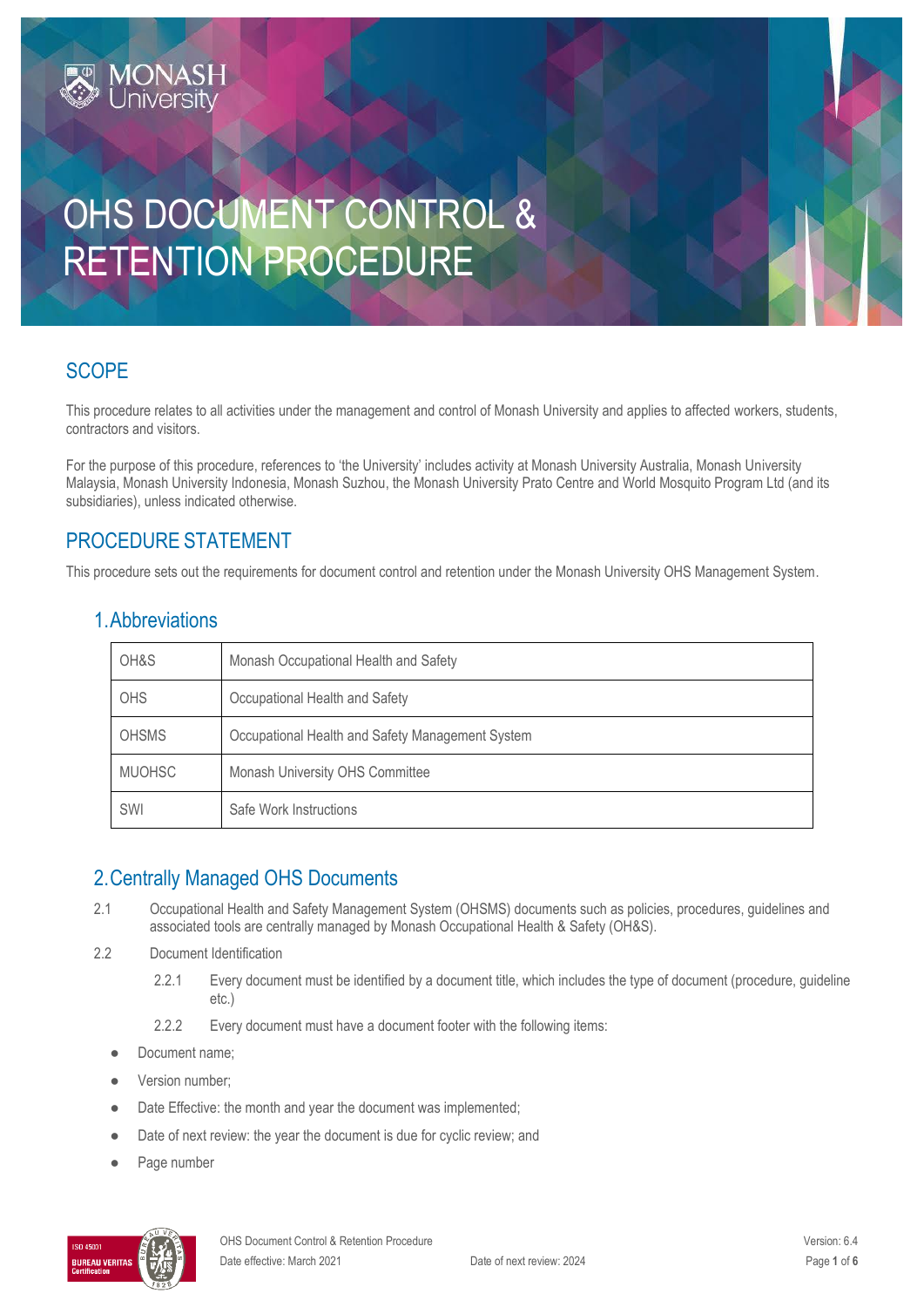#### 2.3 Document Governance

Every document must have a governance table at the end of the document in accordance with the University's [Policy Framework Procedure](https://publicpolicydms.monash.edu/Monash/documents/1909255) with the following items:

- Parent Policy;
- Supporting Schedules, where applicable;
- List of associated procedures;
- Legislation mandating compliance;
- Endorsement body;
- Approval body;
- Procedure Owner;
- Date Effective:
- Date of next review;
- Version; and
- Email for content enquiries.
- 2.4 Document Review, Endorsement and Approval
	- 2.4.1 OHSMS procedures and any associated tools, e.g. guidelines, checklists, forms or posters must be reviewed at least every 3 years.
	- 2.4.2 OHSMS procedures may need to be reviewed prior to their allocated review date due to changes to legislation, review of procedures following incidents and to ensure continuous improvement.
	- 2.4.3 Consultation must occur during the development of new OHSMS procedures and major changes to existing OHSMS procedures in accordance with the [OHS Consultation Procedure.](https://publicpolicydms.monash.edu/Monash/documents/1935625)
	- 2.4.4 All new OHSMS procedures and major changes to existing OHSMS procedures must be communicated to all stakeholders in accordance with the [OHS Communication Procedure.](https://publicpolicydms.monash.edu/Monash/documents/1935624)
	- 2.4.5 OHSMS procedures must be endorsed by the Monash University OHS Committee (MUOHSC) and approved by the President & Vice-Chancellor or delegate for local implementation by academic/administrative units.
	- 2.4.6 Minor changes to documents, e.g. formatting, do not need to be communicated to all stakeholders and do not require endorsement by MUOHSC.
- 2.5 Version control of documents
	- 2.5.1 Every OHSMS document must be identified as version 1 when it is a new document or if the document type changes, e.g. from a guideline to a procedure.
	- 2.5.2 A document must be given the next consecutive number following a major change, e.g. version 1, version 2, etc.
	- 2.5.3 For minor changes such as formatting or changing a hyperlink, a decimal point is added following the version number, e.g. version 1.0 to version 1.1, etc.
- 2.6 Document History
	- 2.6.1 When a procedure undergoes a minor or major change, the changes that were made must be recorded in the Document History on the final page of the document as follows:

| Version | Date Approved                                                                     | Changes made to document                                                                |
|---------|-----------------------------------------------------------------------------------|-----------------------------------------------------------------------------------------|
| 1.0     | Date of current document, e.g.<br>March 2019                                      | Name of current document, e.g.<br><b>OHS Document Control &amp; Retention Procedure</b> |
| 2.0     | Date when reviewed document is<br>approved for implementation, e.g.<br>March 2021 | Outline of changes made to document, e.g.<br>Updated Purpose and Scope                  |

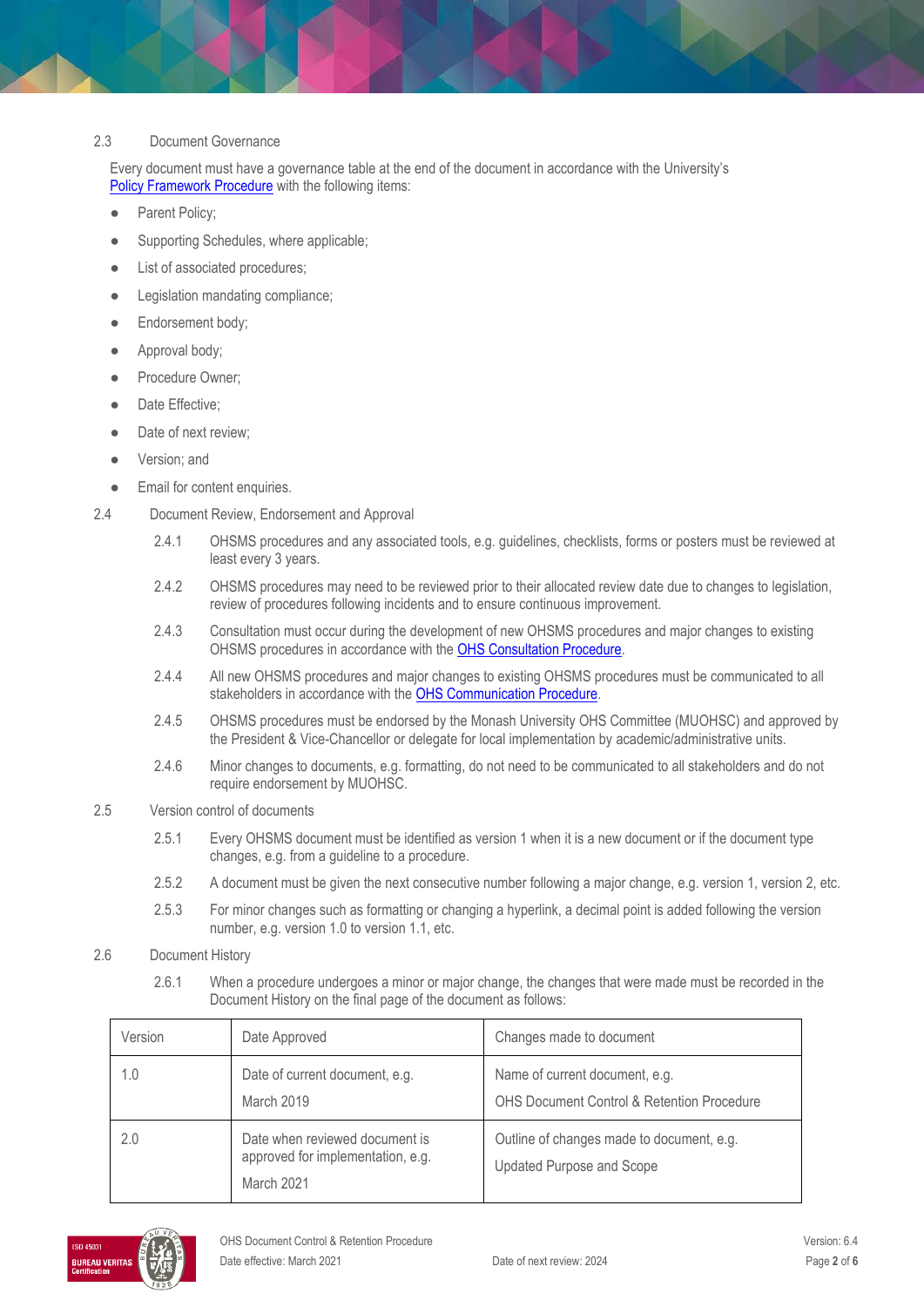#### 2.7 Document Register

- 2.7.1 A document register must be maintained to monitor the status of all OHSMS documents and ensure that cyclic reviews are conducted.
- 2.7.2 The document register must include:
- The document title;
- The version number;
- Date Effective;
- Date of next review; and
- Person Responsible/Review team
- 2.8 Location of documents
	- 2.8.1 Electronic versions of all OHSMS documents must be accessible on the [OH&S website.](https://www.monash.edu/ohs/info-docs)
	- 2.8.2 The source files for the web documents must be maintained on the OH&S shared/Google drive.
	- 2.8.3 Hardcopies of documents must be made available for persons not having ready access to the web site and at other times (e.g. at training courses).
- 2.9 Local Implementation of Centrally Managed OHS documents
	- 2.9.1 When a centrally managed OHS document is used directly by an academic/administrative unit, e.g. use of a form or checklist, the document footer must not be changed.
	- 2.9.2 When a centrally managed OHS document is adapted for local implementation, e.g. modification of a checklist for local contextualisation, the footer must be updated with local information as set out in section 3.3.1.

## 3.Locally Managed OHS Documents

- 3.1 Local OHS documents can be developed at the faculty/division/unit, school/department or research group/work group level and include but are not limited to policies, procedures, guidelines, Safe Work Instructions (SWIs), posters and checklists.
- 3.2 Document Title

Every document must be identified by a document title, which includes the type of document (procedure, guideline etc.), e.g. Travelling to Prato Campus Procedure

3.3 Document Footer

Every local OHS document requires the following items in the footer:

- Document title (including version number);
- Responsible Officer/Committee, e.g. Dean/Director, Operational Manager/Laboratory Head, Executive/OHS Committee;
- Page number;
- Date Effective: the month and the year the document was implemented;
- Date of Next Review: the year the document is due for cyclic review; and
- A sentence to indicate the latest version of the document can be found on the Faculty/Division/Unit intranet/website/local drive

An example footer is shown below:

**Document title** <e.g. Terms of Reference, v1.0> **Responsible Officer**: <insert position title, e.g.OHS Committee Chair> **Page 1 of 1** Date Effective: <month, year> Date of next review: <year>

For the latest version of this document please go to: <insert location e.g. Faculty/Divisional/Unit intranet, drive>

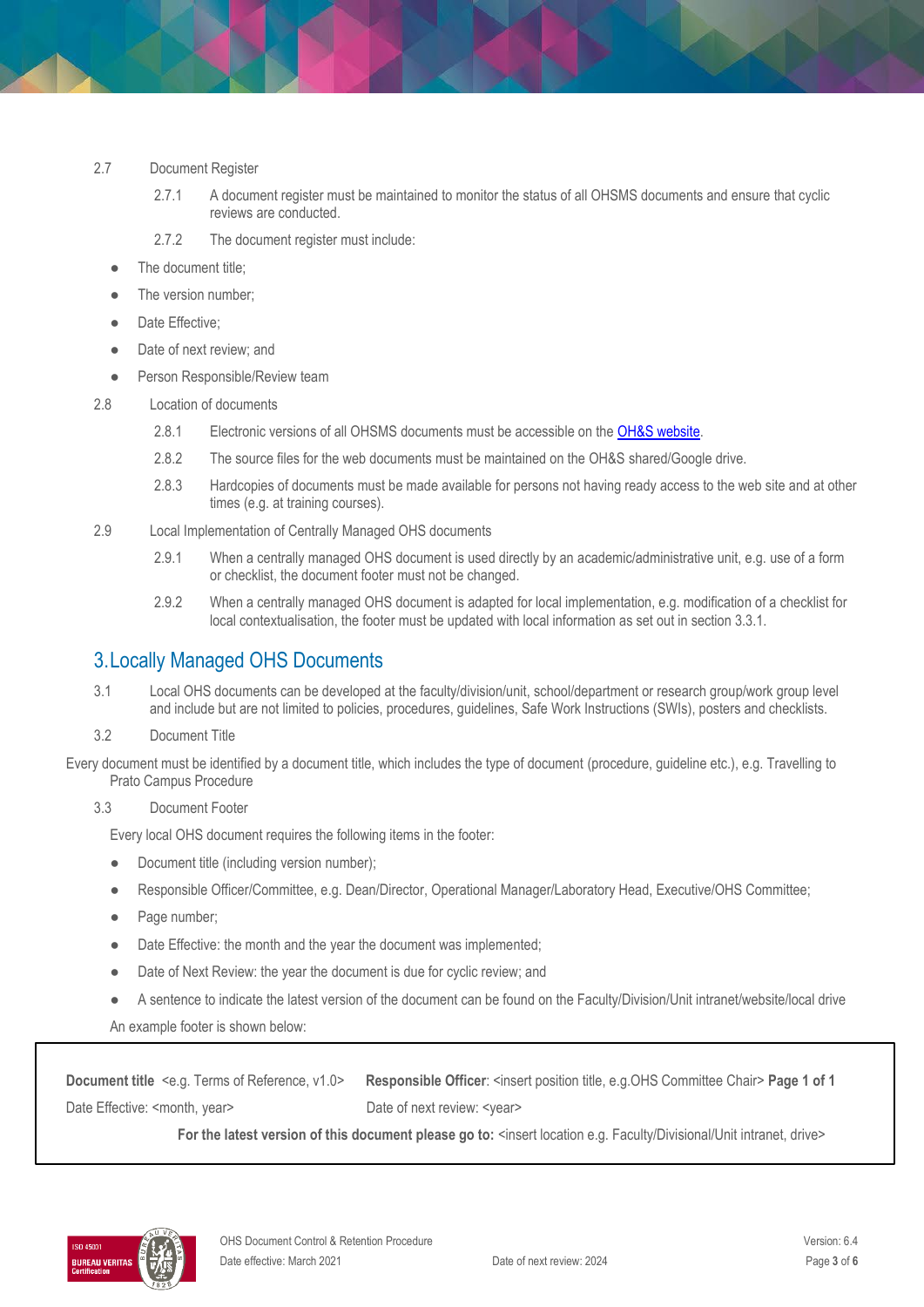- 3.4 Version Control
	- 3.4.1 Documents must be given the next consecutive number following a major change, e.g. v1.0, v 2.0 etc.
	- 3.4.2 For minor changes such as formatting or updating a hyperlink, a decimal point is added following the version number, e.g. v 1.0 to v1.1.
- 3.5 Review of Local OHS Documents
	- 3.5.1 OHS documents must be reviewed at least every 3 years.
	- 3.5.2 OHS documents may need to be reviewed prior to their date of review if there are changes to legislation or centrally managed OHS documents, following incidents or to ensure continuous improvement.
	- 3.5.3 It is recommended that changes to documents are recorded in the Document History as outlined in section 2.6.

#### 3.6 Document Register

- 3.6.1 A document register must be maintained to monitor the status of all local OHS documents and ensure that cyclic reviews are conducted.
- 3.6.2 The document register must include:
- The document title;
- The version number;
- Date Effective:
- Date of next review; and
- Person Responsible/Review team
- 3.7 Location of documents
	- 3.7.1 Electronic versions of all local OHS documents must be accessible on the faculty/division/unit website.
	- 3.7.2 The source files for the web documents must be maintained on the faculty/division/unit shared/Google drive.
	- 3.7.3 Hardcopies of documents must be made available for persons not having ready access to the faculty/division/unit website and at other times (e.g. at training courses).

## 4.Responsibility for Implementation

- 4.1 A comprehensive list of OHS responsibilities is provided in the document OHS Roles, Responsibilities and Committees [Procedure.](https://publicpolicydms.monash.edu/Monash/documents/1935644) A summary of responsibilities with respect to OHS Document Control and Retention is provided below.
	- 4.1.1 **Manager, OH&S:** The Manager, OH&S is responsible and accountable for the OHS documents produced by OH&S and their document control and retention requirements. This responsibility includes the development, maintenance, review and evaluation of all centrally produced OHS documents.
	- 4.1.2 **Faculty/Divisional Executive:** Members of the senior executive, deans and directors of administrative divisions are responsible for ensuring that document control and retention requirements are followed.
	- 4.1.3 **Heads of Academic/Administrative Units:** Heads of academic/administrative units are responsible for the local implementation of this procedure in areas under their control.
	- 4.1.4 **Operational Managers/Laboratory Heads:** Operational Managers/Laboratory Heads are responsible for the local implementation of this procedure in areas under the control, including the maintenance, review and retention of relevant local OHS documents.
	- 4.1.5 **Local OHS Committee:** Local OHS committees are responsible for the formulation and implementation of OHS improvement strategies for the area, which may include the maintenance, review and retention of local OHS documents in accordance with this procedure.

### 5.Records

For OHS Records document retention please refer to: [OHS Records Management Procedure](https://publicpolicydms.monash.edu/Monash/documents/1935642)

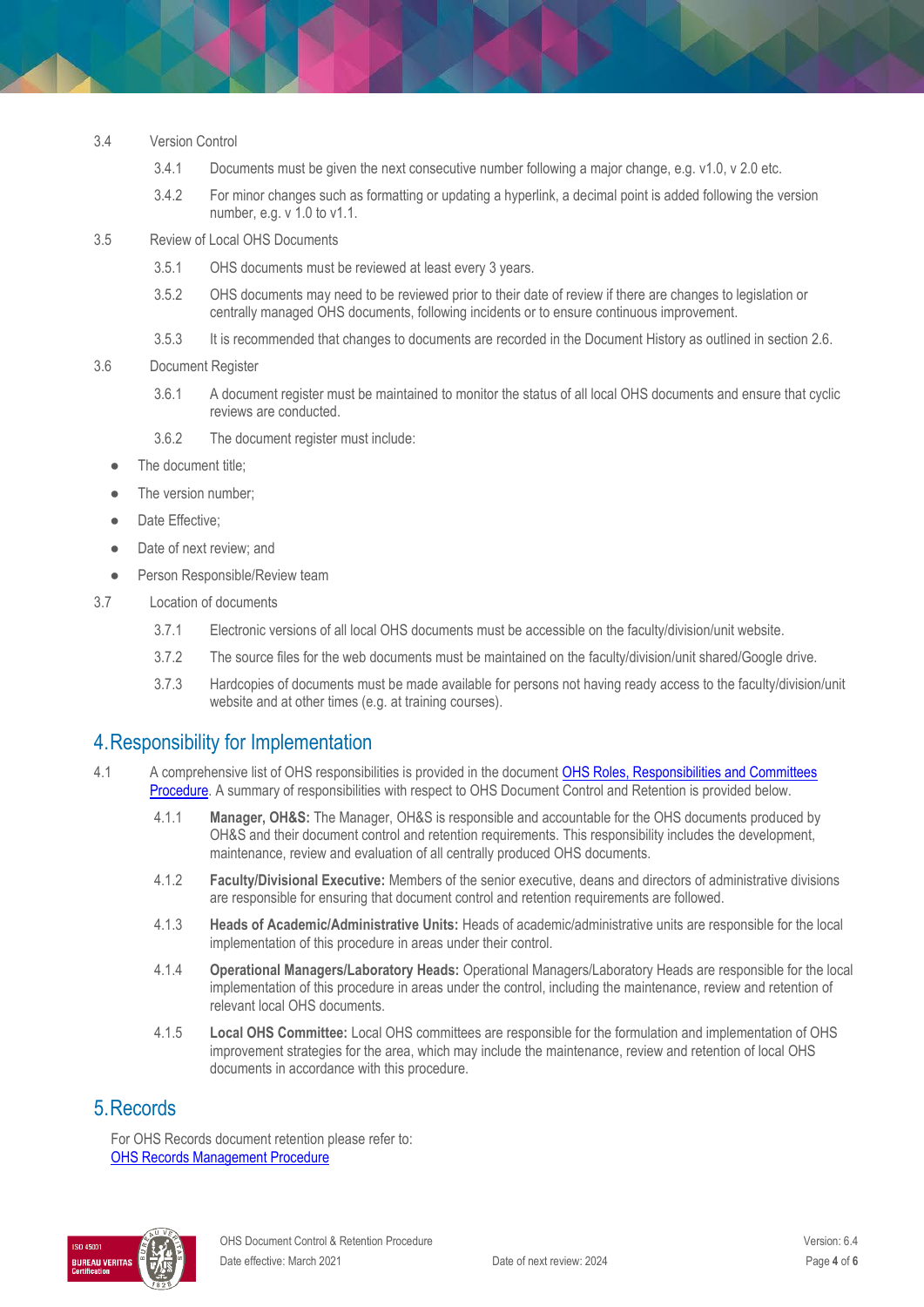## **DEFINITIONS**

| <b>Key word</b>     | <b>Definition</b>                                                                                                                                                                                                               |
|---------------------|---------------------------------------------------------------------------------------------------------------------------------------------------------------------------------------------------------------------------------|
| <b>Major Change</b> | A major change to a document has an operational impact on academic/administrative units.                                                                                                                                        |
| <b>Minor Change</b> | A minor change includes formatting and changes derived from major changes to other documents. A<br>minor change does not have an operational impact on academic/administrative units.                                           |
| Policy              | A policy is a guiding principle, which sets out the planned commitment to a particular issue. It includes<br>a general statement of intent and provides a principle course of action.                                           |
| Procedure           | A procedure defines the process, method or course of action that must be taken.                                                                                                                                                 |
| <b>Guidelines</b>   | A guideline provides clear and practical guidance and advice on the implementation of a particular<br>activity or tasks. Compliance with a guideline is not mandatory.                                                          |
| Tool                | A tool is a form, template, proforma, chart, poster or information associated with a procedure or<br>guideline. The use of a tool or the direction given by the tool may be mandatory as stated in its<br>associated procedure. |

# **GOVERNANCE**

| Parent policy                | <b>OHS&amp;W Policy</b>                                                                 |
|------------------------------|-----------------------------------------------------------------------------------------|
| Supporting procedures        | <b>OHS Communication Procedure</b>                                                      |
|                              | <b>OHS Consultation Procedure</b>                                                       |
|                              | <b>OHS Records Management Procedure</b>                                                 |
|                              | <b>OHS Roles, Responsibilities and Committees Procedure</b>                             |
| <b>Supporting schedules</b>  | N/A                                                                                     |
| <b>Associated procedures</b> | <b>Australian and International Standards</b>                                           |
|                              | ISO 45001:2018 Occupational Health and Safety Management Systems                        |
|                              | <b>Monash University Procedures</b>                                                     |
|                              | <b>Policy Framework Procedure</b>                                                       |
|                              | Recordkeeping: Retention and Disposal of University Records Procedures (Australia only) |
| <b>Related legislation</b>   | Occupational Health and Safety Act 2004 (Vic)                                           |
| Category                     | Operational                                                                             |
| Approval                     | Chief Operating Officer & Senior Vice-President                                         |
|                              | March 2021                                                                              |
| Endorsement                  | Monash University OHS Committee                                                         |
|                              | 18 March 2021                                                                           |
| Procedure owner              | Health, Safety and Wellbeing Manager                                                    |
| Date effective               | March 2021                                                                              |
| <b>Review date</b>           | 2024                                                                                    |
| <b>Version</b>               | 6.4 (Minor amendments effective 17 December 2021)                                       |
| <b>Content enquiries</b>     | ohshelpline@monash.edu                                                                  |